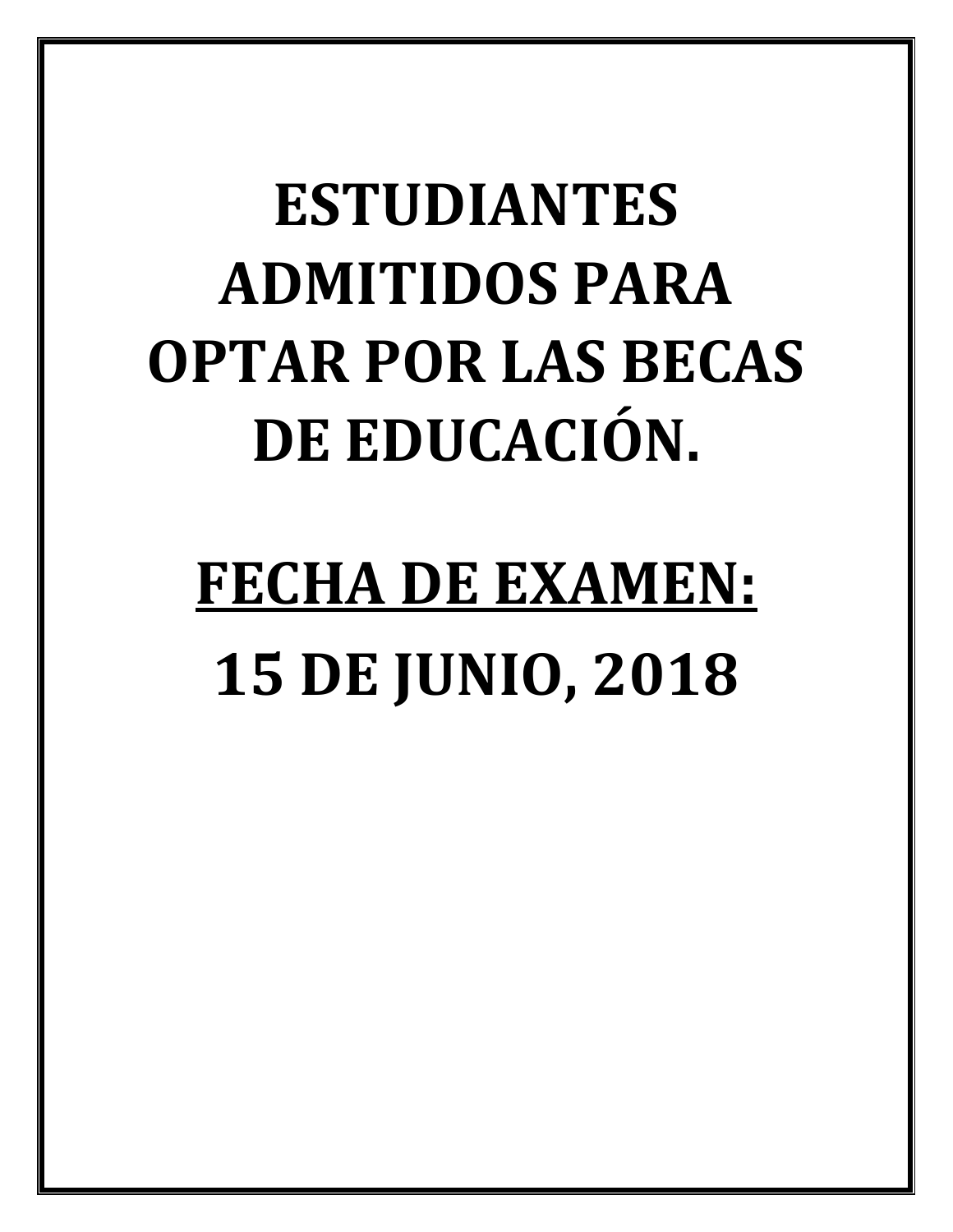

UNIVERSIDAD CATÓLICA **SANTO DOMINGO** 

## DEPARTAMENTO DE ADMISIONES

## **AVISO**

POR ESTE MEDIO LES INFORMAMOS A TODOS LOS ESTUDIANTES QUE APROBARON LA PRUEBA DE ORIENTACIÓN Y MEDICIÓN ACADÉMICA (POMA) PARA CURSAR LA CARRERA DE EDUCACIÓN QUE ESTÁ PENDIENTE LA APLICACIÓN DE LA SEGUNDA PRUEBA QUE ES LA DE APTITUD ACADÉMICA (PAA).

ES IMPORTANTE QUE ACCEDAN AL LINK QUE LE DAMOS A CONTINUACIÓN, A FIN DE QUE PUEDAN IR FAMILIARIZÁNDOSE CON EL ESQUEMA DE EVALUACIÓN DE LA PAA-.

HTTP://LATAM.COLLEGEBOARD.ORG/SLIDES/SLIDE/11/DOWNLOAD.

DE IGUAL MANERA, LA UCSD LES ESTARÁ OFERTANDO UN TALLER GRATUITO DE NIVELACIÓN, PRÓXIMO A LA FECHA DE LA PRUEBA PAA; FAVOR COMUNICARSE CON EL DEPARTAMENTO DE ADMISIONES PARA CONOCER LAS FECHAS PAUTADAS DE LOS PROCESOS MENCIONADOS ANTE-RIORMENTE. (TELÉFONO 809-544-2812 EXTS. 2215,2216, 2237 Y 2238).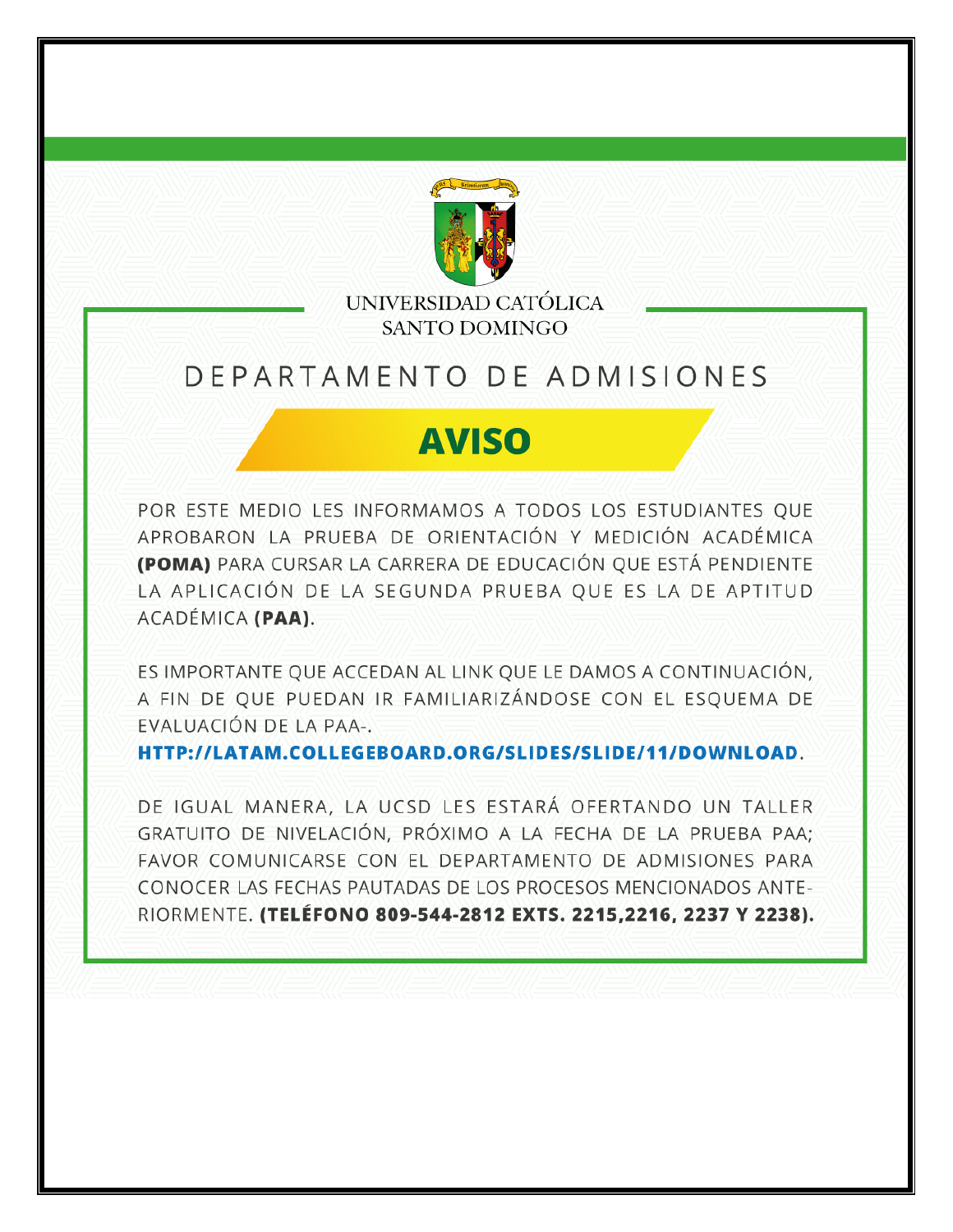| N <sub>O</sub>   | <b>CÉDULA</b> | <b>NOMBRES</b>           | <b>APELLIDOS</b>                 | <b>CARRERA</b>          |
|------------------|---------------|--------------------------|----------------------------------|-------------------------|
| 1.               | 002-0185502-0 | <b>SORANYI</b>           | SOTO                             | <b>BIOLOGÍA</b>         |
| $\overline{2}$ . | 082-0027361-6 | LUZ                      | MARTÍNEZ                         | EDUCACIÓN INICIAL       |
| 3.               | 223-0112153-3 | <b>REYNALDO DE JESUS</b> | <b>REYES BATISTA</b>             | MATEMÁTICAS             |
| 4.               | 223-0137019-7 | <b>JESSICA</b>           | <b>GUZMÁN MONTAS</b>             | EDUCACIÓN INICIAL       |
| 5.               | 223-0178435-5 | <b>ALICIA</b>            | <b>VALLEJO FAMILIA</b>           | EDUCACIÓN INICIAL       |
| 6.               | 402-1219862-2 | LORIANNY                 | MEJÍA FELIZ                      | MATEMÁTICAS             |
| 7.               | 402-2176430-7 | <b>FRANCHESCA</b>        | <b>MATEO CABRERA</b>             | EDUCACIÓN INICIAL       |
| 8.               | 402-2553417-7 | LISSBETH JAZMIN          | <b>CALDERÓN MUÑOZ</b>            | <b>BIOLOGÍA</b>         |
| 9.               | 402-2570987-8 | <b>AIRYN ESTEFANY</b>    | JOAQUÍN HURTADO                  | EDUCACIÓN INICIAL       |
| 10.              | 402-2725310-7 | <b>ALBA MADEINNY</b>     | CARMONA                          | EDUCACIÓN SEGUNDO CICLO |
| 11.              | 402-3047135-7 | PERLA MARIA              | <b>VILLAR TAPIA</b>              | MATEMÁTICAS             |
| 12.              | 402-3373102-1 | <b>MARIA EUGENIA</b>     | <b>LORA TAPIA</b>                | QUÍMICA                 |
| 13.              | 402-3696349-8 | YORDY                    | <b>FURCAL DECENA</b>             | MATEMÁTICAS             |
| 14.              | 402-3719169-3 | ANDREA ISABEL            | GERMOSÉN VÁSQUEZ                 | F.I.H.R.                |
| 15.              | 402-4067068-3 | <b>MARVI MANUEL</b>      | BÁEZ SANTIAGO                    | <b>BIOLOGÍA</b>         |
| 16.              | 001-1892357-2 | <b>GENESIS LISBETH</b>   | <b>CALDERÓN MONTAS</b>           | EDUCACIÓN INICIAL       |
| 17.              | 223-0095102-1 | DIANA CAROLINA           | DE LOS SANTOS VELOZ              | EDUCACIÓN INICIAL       |
| 18.              | 224-0079856-1 | ROSA ANGÉLICA            | MEDINA DE ASA                    | EDUCACIÓN INICIAL       |
| 19.              | 225-0089837-8 | <b>RENAURI</b>           | SANTANA PÉREZ                    | <b>BIOLOGÍA</b>         |
| 20.              | 402-1410580-7 | MARIANNI                 | <b>CABRERA</b>                   | EDUCACIÓN SEGUNDO CICLO |
| 21.              | 402-2179837-0 | CARLOS JOSÉ              | <b>CEBALLOS DE LOS</b><br>SANTOS | MATEMÁTICAS             |
| 22.              | 402-2203325-6 | <b>MERCEDES</b>          | <b>RIVERA REYES</b>              | F.I.H.R.                |
| 23.              | 4022-380301-2 | <b>JAN CARLOS</b>        | <b>FRÍAS SANTOS</b>              | MATEMÁTICAS             |
| 24.              | 402-2731904-9 | MARÍA ESTFANÍA           | <b>CÁCERES RODRÍGUEZ</b>         | MATEMÁTICAS             |
| 25.              | 402-2909724-7 | <b>EMELY PAOLA</b>       | TEJEDA LÓPEZ                     | EDUCACIÓN INICIAL       |
| 26.              | 402-4187276-7 | <b>KARLA ISABEL</b>      | LIRIANO VILLANUEVA               | EDUCACIÓN PRIMER CICLO  |
| 27.              | 402-4315886-8 | <b>HARLIN</b>            | HEREDIA MEDINA                   | EDUCACIÓN INICIAL       |
| 28.              | 223-0098789-2 | <b>CARLOS A</b>          | <b>CRUZV</b>                     | EDUCACIÓN PRIMER CICLO  |
| 29.              | 402-2359686-3 | <b>MERCEDESP</b>         | <b>CUELLOF</b>                   | EDUCACIÓN INICIAL       |
| 30.              | 402-33335518  | MARÍA ISABEL             | PEÑA AGUILÓ                      | EDUCACIÓN INICIAL       |
| 31.              | 402-3609114-2 | <b>ANA MERCEDES</b>      | PANIAGUA MODESTO                 | EDUCACIÓN INICIAL       |
| 32.              | 402-0892778-6 | LAURA GABRIELA           | MENICUCCI CABRERA                | EDUCACIÓN INICIAL       |
| 33.              | 402-0069153-9 | JOHANNY ODALIS           | <b>DURAN LARA</b>                | EDUCACIÓN INICIAL       |
| 34.              | 402-2766208-3 | YARIENNY                 | LORENZO PASCUAL                  | EDUCACIÓN PRIMER CICLO  |
| 35.              | 402-1222589-6 | ALEXANDER JOSÉ           | URIBE MÉNDEZ                     | MATEMÁTICAS             |
| 36.              | 223-0179142-6 | MIOSOTY A                | <b>TORRES V</b>                  | F.I.H.R.                |
| 37.              | 402-3853002-2 | YULISSA                  | <b>FAMILIA ACOSTA</b>            | EDUCACIÓN INICIAL       |
| 38.              | 402-1386432-1 | <b>BRAINELIS</b>         | PÉREZ FIGUEREO                   | <b>BIOLOGÍA</b>         |
| 39.              | 402-3435922-8 | LIHA NICOLE              | PÉREZ FAMILIA                    | EDUCACIÓN PRIMER CICLO  |
| 40.              |               |                          |                                  | EDUCACIÓN INICIAL       |
|                  | 00005072001   | <b>NAJELLY</b>           | LANTIGUA QUEZADA                 |                         |
| 41.              | 402-0044640-5 | <b>SHENIEL</b>           | <b>FRANCO BEZ</b>                | EDUCACIÓN INICIAL       |
| 42.              | 402-2814836-3 | VIANNELLY                | VISCAINO GIRÓN                   | EDUCACIÓN INICIAL       |
| 43.              | 402-0872752-5 | YOLENNY M.               | <b>VALDEZ ABREU</b>              | <b>BIOLOGÍA</b>         |
| 44.              | 027-0044407-4 | <b>MARXIS DASIRIS</b>    | SANTANA SANTANA                  | F.I.H.R.                |
| 45.              | 225-0083022-3 | <b>LANDY ESTHER</b>      | SEPÚLVEDA GUERRERO               | EDUCACIÓN INICIAL       |